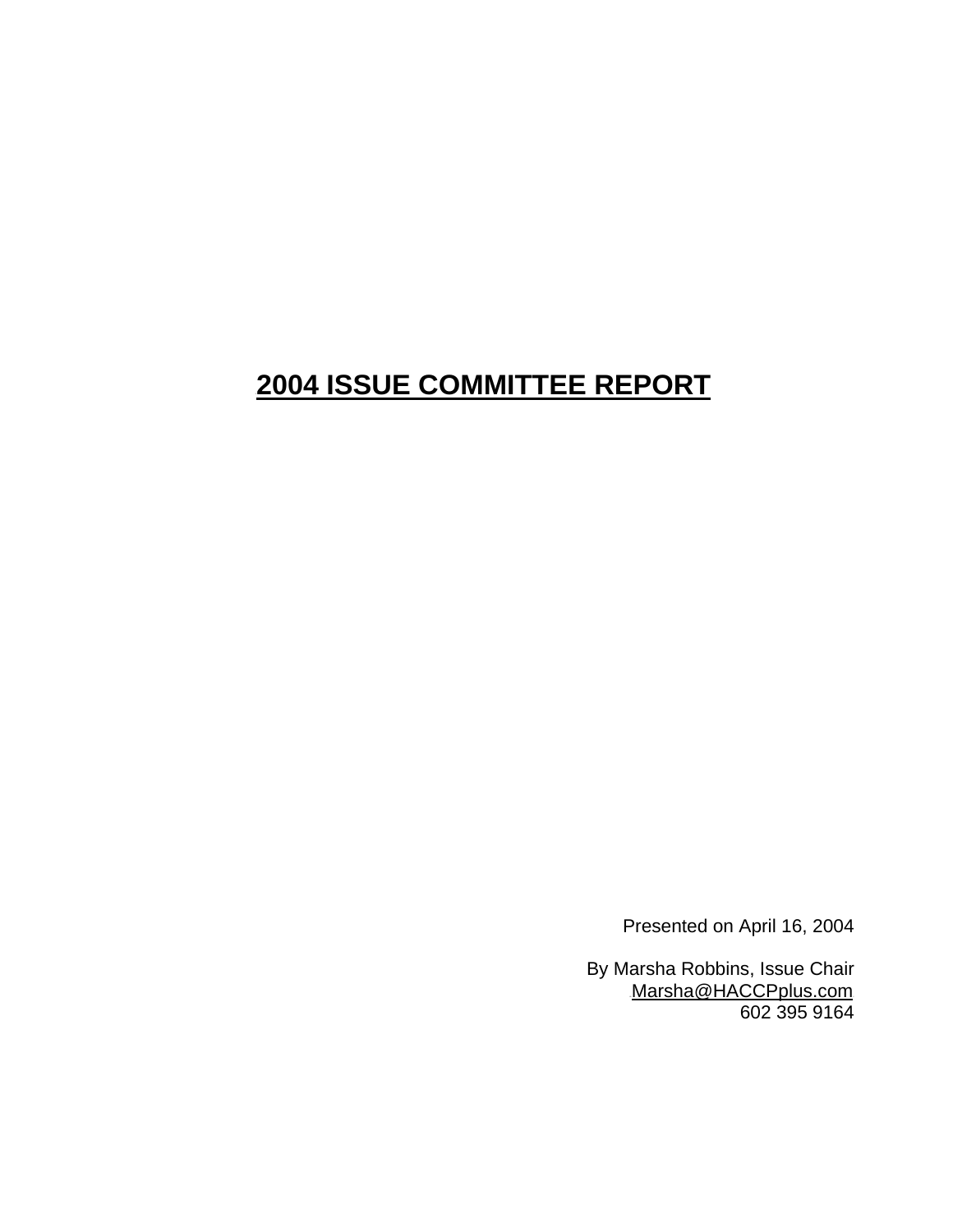# <sup>U</sup>**2004 CFP Issue Committee Report** <sup>U</sup>**April 16, 2004 Chandler, AZ**

| <b>Issue Status</b>                                                                         |        |                                                                                                                                                                                             |
|---------------------------------------------------------------------------------------------|--------|---------------------------------------------------------------------------------------------------------------------------------------------------------------------------------------------|
| <b>Issues accepted</b>                                                                      | 93     | 2 special Board Issues accepted after deadline<br>1 Issue sent prior to deadline reported after Issue<br>assignment was completed                                                           |
| <b>Issues rejected</b>                                                                      | 0      | All Issues were submitted electronically.                                                                                                                                                   |
| Issues accepted<br>written                                                                  | $<$ 10 | Reasons for revisions: spelling and grammar, as<br>inaccurate recommendations, brand names                                                                                                  |
| <b>Added Service</b>                                                                        |        | Print all files. All Issues for a specific Council are linked to<br>create one file for printing. Instead of 93 separate Issue<br>files, there are three print all files – one per Council. |
| <b>Issue Committee</b><br>e-mails - 2004<br><b>Issues and related</b><br><b>Discussions</b> | 1509   | 636 incoming<br>873 outgoing                                                                                                                                                                |

Copies of all correspondence will be given to Conference Chair during the Conference.

| <b>Total expenses</b><br><b>Issues Chair</b> |         |                                                                                                                   |
|----------------------------------------------|---------|-------------------------------------------------------------------------------------------------------------------|
| Calls:                                       | \$34.91 | (near deadline corrections, repetitive<br>communications, Committee member<br>questions, discussions with Trevor) |
| Conference call                              | \$17.79 | (Council Chairs - final Issue assignments and<br>Conference discussion)                                           |
| Shipping:                                    | \$19.37 | (Trevor requested that I download some of the<br>large attachments and ship them overnight)                       |
| Total                                        | \$72.07 |                                                                                                                   |

This does not include expenses for travel to Board meetings. I will have minimal expenses for mileage and food during the 2004 meeting since I live in Phoenix.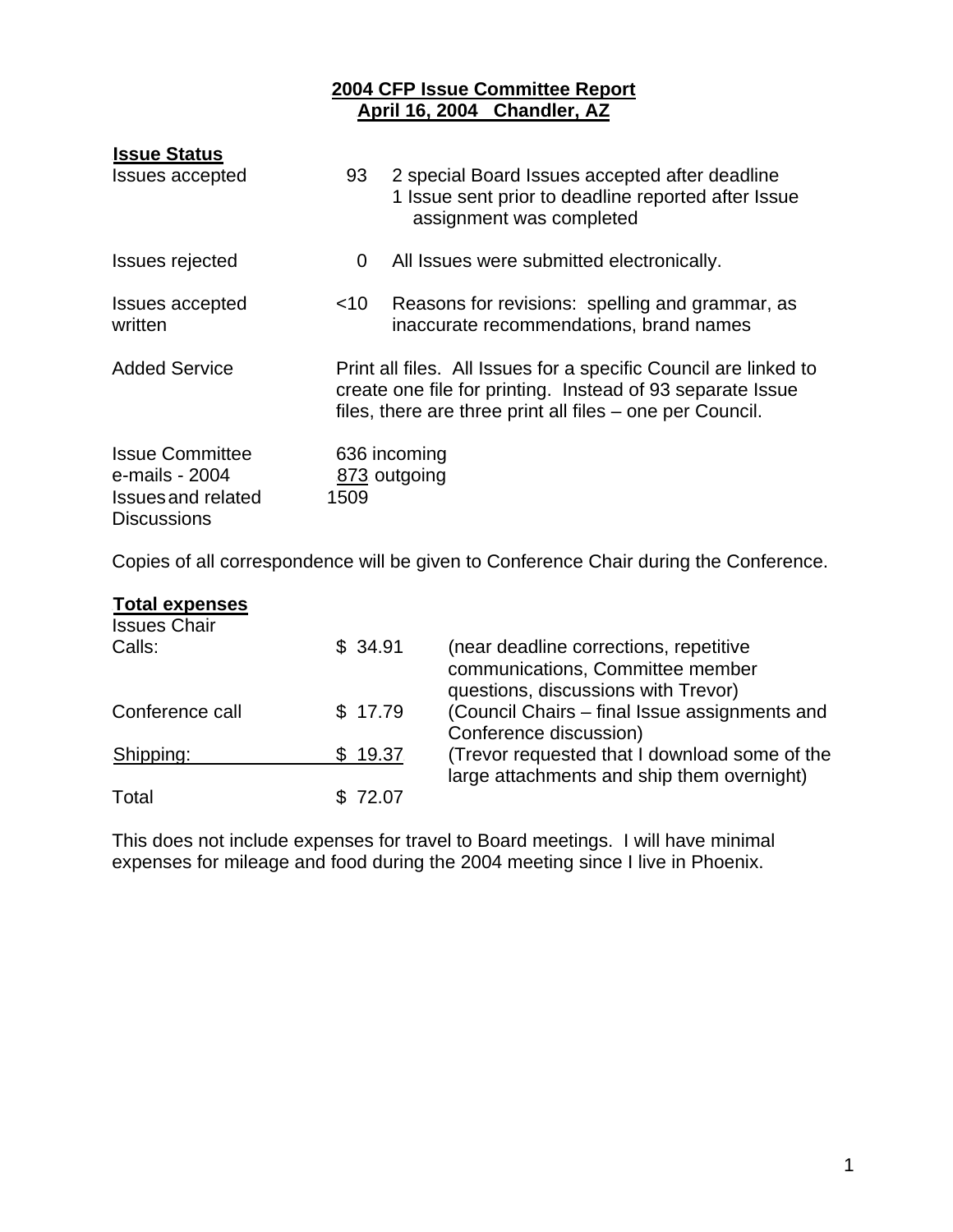# <sup>U</sup>**Issue Committee Report Summary**

#### **A. 2006 Issue Revision**

- 1. Redesign Issue process (form, submission, confirmation, collation, distribution, scribe versions, and conference proceedings).
- 2. Go electronic. This means Member mailings, newsletters, Issue submission, Issue Committee communication, Programs, and Issue mailings to the members prior to the Conference, as well as proceedings.

### **B. Submission Process**

- 1. Do all committee Issues or just the report Issue need to go to the Council Chairs?
- 2. All Issues must be submitted to Conference contact (Issue Chair).
- 3. All committees should submit reports attached to Issues. The home page should list all committees and contact members (standing included).
- 4. Further clarification of the Conference Vice Chairs responsibilities is recommended. Do they simply contact and remind or is there responsibility to chase the reports or even submit Issues indicating no report submitted? The Council Chairs and Vice Chair should be monitoring Committee progress during the two year period to minimize the no work or no report situations.
- 5. Recommendation: Submit all Issues through the Home Page, for example Issue Chair@foodprotect.org. All Issues are accepted and all corrections are sent and received through the same address – no duplication needed.

# **C. Current form**

1. The document and full process needs to be simplified. Create one document that can be used through the entire process. In past years, the proceedings have taken large amounts of time to create. Scribe versions and proceedings were different documents from the Issues themselves – or at least severely edited versions.

# **D. Recreate the instructions.**

- 1. Emphasize format standardization and accuracy of form
- 2. Define and limit use of attachments.
- 3. Reject forms as needed

# **E. Timeline.**

- 1. The Conference needs a 2 year cycle detailed timeline. This timeline can be general until a Conference date is finalized. For example 120 days prior – Mail to CFP member, state agencies and members. 75 days prior – Issue receipt deadline
- 2. More guidance is needed for Committee and Council Chairs. Conference Chairs, Vice Chairs, Board members, Committee and Council Chairs do not have an organized guidance document with timelines included. It is not well defined what they need to do and when.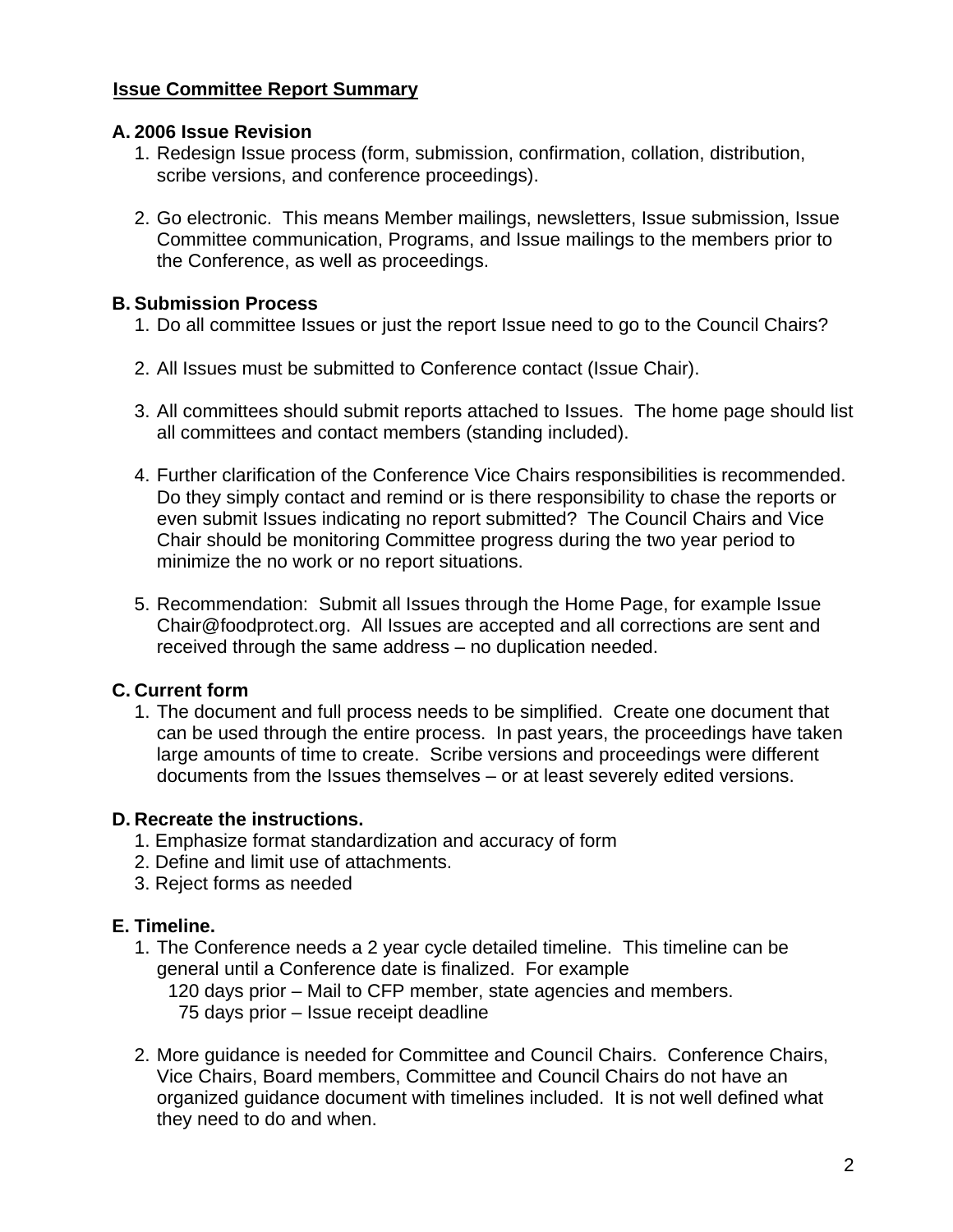# <sup>U</sup>**Issue Committee Recommendations and Report**

# **A. 2006 Issue Revision**

- 1. Select the Issue committee early for 2006 conference. Use them as a working committee to redesign Issue process (form, submission, confirmation, collation, distribution, scribe versions, and conference proceedings).
- 2. Finalize the form and post on web site at least 12 months in advance. Several Issues were submitted on the old form. The 2004 version became available September 2004.
- 3. Go electronic. This means Member mailings, newsletters, Issue submission, Issue Committee communication, Programs, and Issue mailings to the members prior to the Conference, as well as proceedings. Posting them on the home page and sending an e-mail that they are available will save costs and time. If the Issue form or instructions contains the date that the accepted and assigned Issues will be posted, then no e-mail to members will be needed to announce that they are posted.
- 4. If changes are made, then they can be made easily on the Home Page. This method can also be used to minimize use of .zip files which concerned a few members due to potential for viruses. There are free programs on the internet that allow multiple files to be downloaded with a few keystrokes rather than downloading one file at a time. Just as Adobe Acrobat reader is available free of charge, the sources for these programs can also be posted.
- 5. Use the extra time created from electronic posting (see A 3) for the Council Chairs pre-review of Issues from the Committees (B 4) and Council assignment by the Council Chairs. Council Chairs need more guidance on this pre-review responsibility.

Do all Issues from committees get reviewed by Council Chairs or only the Report Issue with attached report? What are the Council Chairs responsibilities? Is there an Issue? Is a report attached? Is the report appropriate and complete? Has it been submitted or should the Chairs submit to Issue Chair as chain of communication to confirm that they have reviewed the Issue?

- 6. Create a new form to eliminate problems from this year. CFP needs a document that is a/an
	- a. Readily available format (Word or Adobe Acrobat)
	- b. Independent document file that can be circulated outside of the home page (committee discussions, etc.) (Word or Adobe)
	- c. Document that is easily edited (Word).
	- d. Document that is standard in formatting and limits the length of text.
	- e. Document that is easily edited to Scribe and Proceedings versions.

I contacted a programmer to see what options existed. It appears that Word is the best option. The template function in Word 2000 is too limiting for submitters and Issue Chair. Information received recently indicates that Word 2003 template may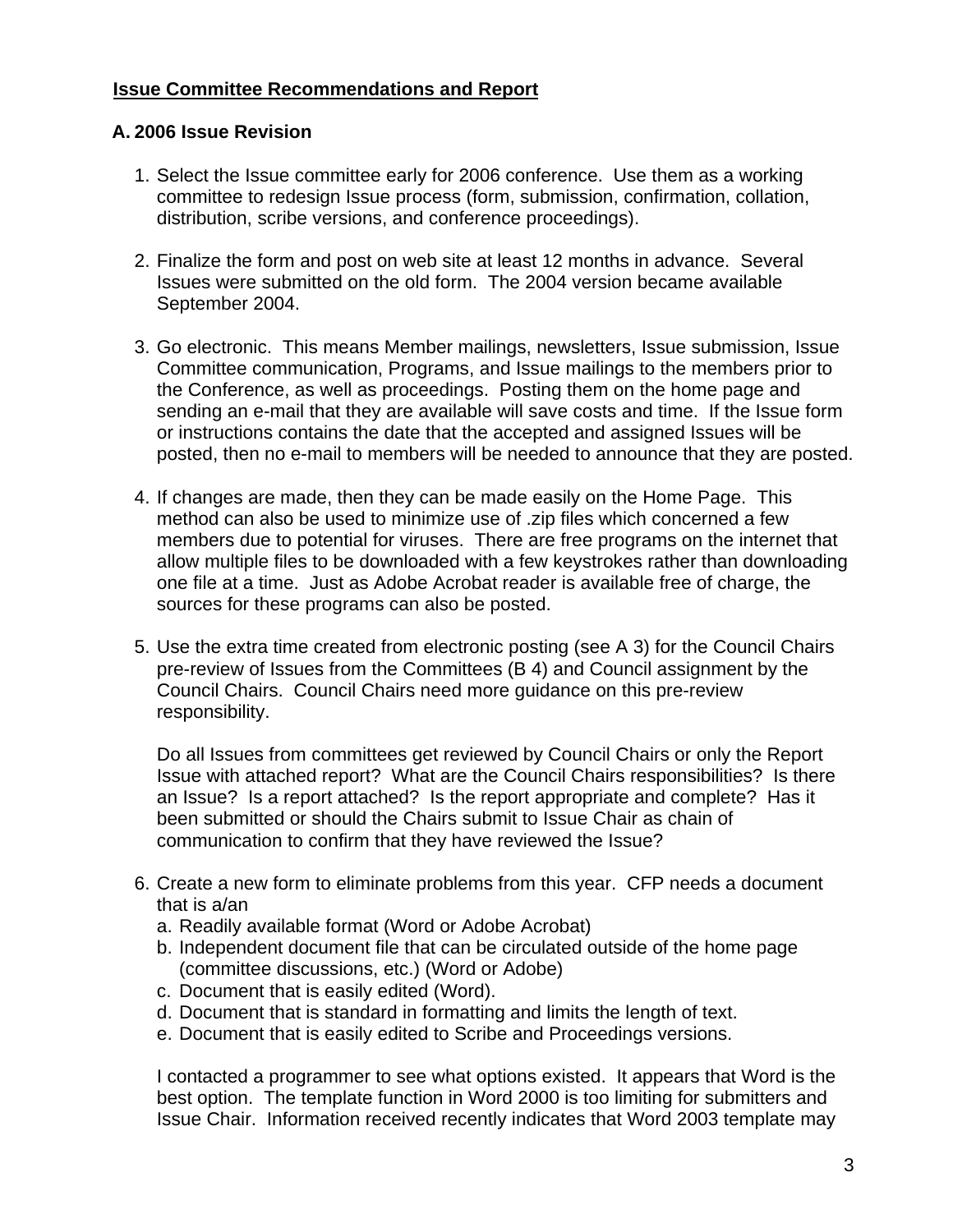act differently than 2000. 2003 or other versions may allow a form to be created that has the restrictions we need, flexibility for scribe and Council usage, and allows the flexibility submitters need

We need a Word document that restricts changing formatting (font size, margins, etc) without eliminating special functions like spell check, underline and strike out.

If 2003 or other versions do not allow this flexibility, we may need to stay with a Word document format with very specific instructions to the submitters. "Do not change formatting or Issue will be returned for correction". If a template will do all of this, use the template. If not, use a standardized Word Document with threat of rejection if changed.

By removing the logo from the form, it will greatly reduce the size of the files. Linked documents can then be easily e-mailed. The logo on every page increased the size of the files making it impossible to e-mail easily.

- 7. Reword the form to make it very clear what wording to use. This is primarily related to the recommendation sections – what can the Conference do? It cannot change the wording of Regulatory codes; it can recommend changing the wording or write a letter to recommend a wording change. Recommendations should reflect an actual action that the Conference can do. In the past recommendations have ranged from blank, to rewrite the US Food Code, to train inspectors, to do technical research.
- 8. Define and Revise Issue submission through proceedings process.

# **B. Submission Process**

- 1. There was some confusion when one person submitted multiple Issues (not the contact person on the Issue) to Trevor. Then Marsha had to respond to the submitter for corrections. In one case the submitter was unavailable for extended time period.
- 2. Some Issue contacts were incorrect (e-mails), others were unavailable. On a few Issues, I sent the Issue to multiple persons until I received a response. This was critical on the last few days before the deadline.
- 3. Some people submitted Issues and/or revisions simultaneously to Trevor and Marsha. We need to eliminate the duplicate submissions to the Issue Chair and Executive Secretary. By submitting to one person and returning corrections to another, there was a lot of confusion.

There was additional confusion when editing was sent to the submitters. People returning edited versions did not know who to send them to – so they submitted them to Trevor and Marsha. In a few cases, Trevor assumed it was a new Issue and assigned a new number. This meant extra work to make sure they were not duplicates (wordsmithing was significant in several Issues).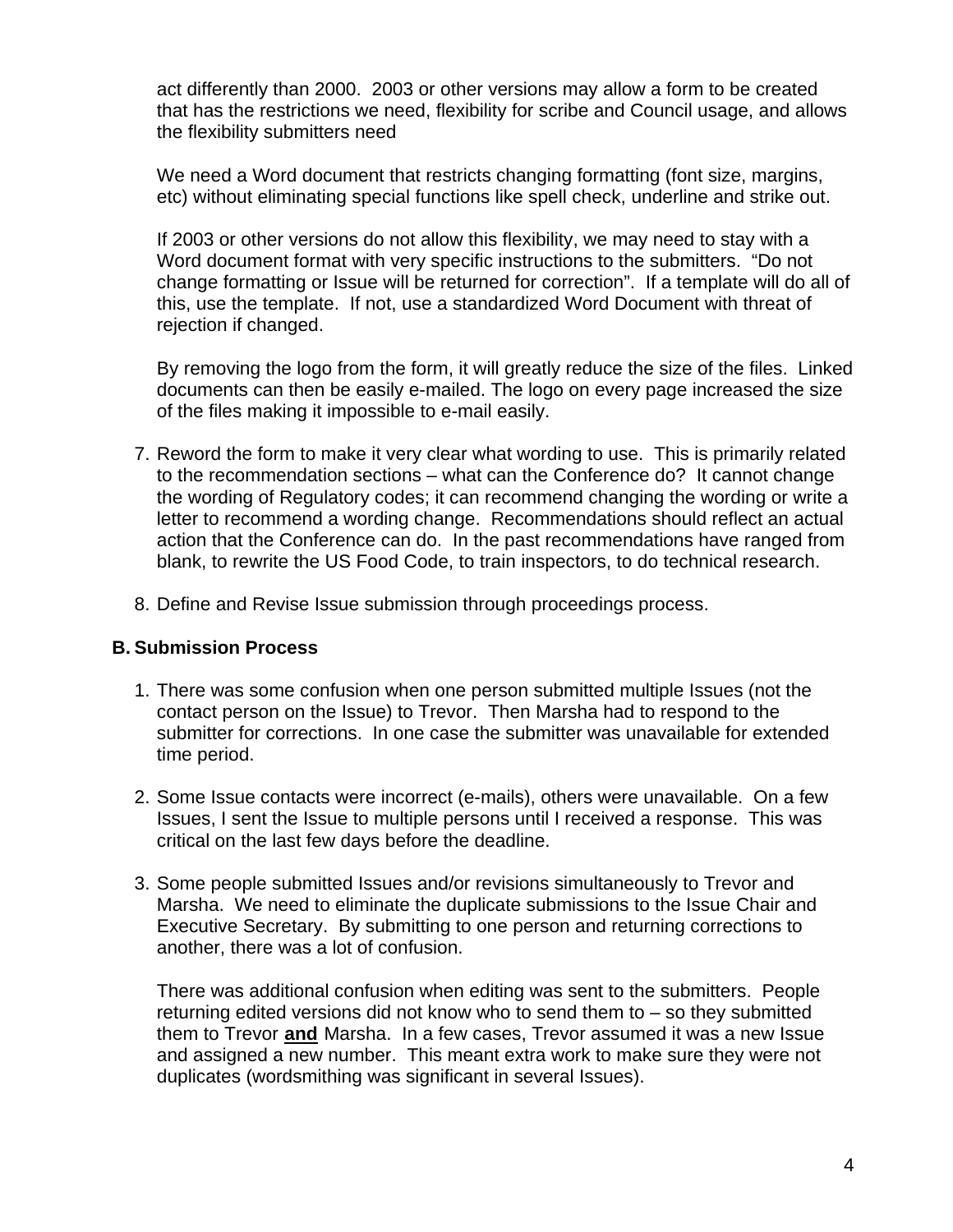4. Clarification on committee report submission is needed – do all committee Issues or just the ones attached to the report – go to the Council Chairs. Some committee reports were submitted to Council Chairs without Issue forms. One Council Chair volunteered and wrote all the Committee Issues.

Board Action: Committee reports (and Issues) are to be reviewed by Council Chairs prior to the Committee submitting the Issue and report (as attachment)

- 5. We need to make sure that the Committees know that this is a review process and that the Issue (once approved by Chair) must be submitted to Trevor. The alternative is to have the Council Chair submit the Issue once approved. This would be efficient since the Issue Chair would then know that the Issues and Reports were "cleared" by the Council Chair as required by the Board.
- 6. Several committees failed to submit reports or Issues. Significant discussion occurred when committee members submitted summary documents instead of the reports – with no Issue attached. In this case the content reflected branding and was declined (no Issue attached = no Issue submitted) and there was no evidence that it was a committee report.

Further clarification of the Conference Vice Chairs responsibilities is recommended. Do they simply contact and remind or is there responsibility to chase the reports or even submit Issues indicating no report submitted.

I believe an Issue should be available for each committee – it will help track actions over the years rather than just creating a gap. A template for no report or no action from a committee can be created. The Conference Vice Chair can submit an Issue based on this template. This creates an Issue and allows discussion during the Conference. With no Issue (regular or special) submitted, the topic is dead. For example, if a 2004 committee is created this year and no activity occurs, then there needs to be a 2006 Issue submitted. The Council can then review the guidance and see if a committee needs to be re-created to address the original or modified content.

The Council Chairs and Vice Chair should be monitoring Committee progress during the two year period to minimize the no work or no report situations.

7. We need more defined action on how to handle the committee report submissions. Are all committees, including Board Committees, submitting reports prior to the Conference?

The Issue report is usually provided at the Conference since the work of the committee begins and ends after the deadline for Issues. Bylaws committee always has several Issues with attachments and provides a report at the Conference. Resolutions reports at the Conference. Is there a report from other standing committees – for example CFP ANSI committee? Is there an established process?

8. Recommendation: Submit all Issues through the Home Page. Create an Issue Chair@foodprotect.org. It is much easier to reply to an Issue with suggested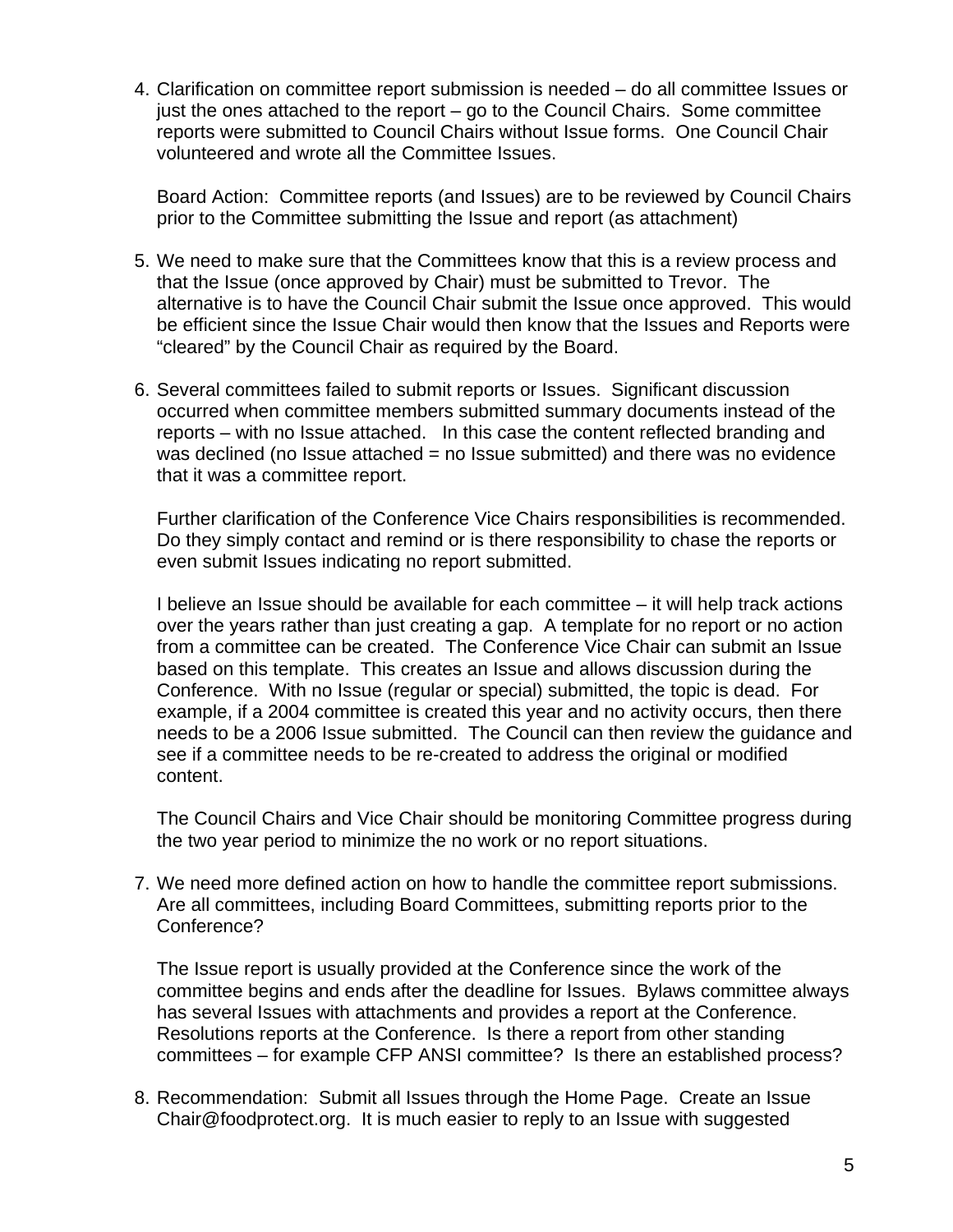corrections than to retype the Submitter's name. It is also very difficult for the Issue Chair to know what changes were made prior to receiving the Issue.

Create a directory on the Home Page. Allow the Executive Secretary access as needed. Forward the IssueChair@foodprotect.org messages and attachments directly to the Issue Chair automatically. When possible, have the web page auto reply that the Issue was received and include date and time. The reply should also include the remaining process (including the fact that the Issue is not accepted until the Issue Chair actively confirms receipt).

All Issues are accepted through the one address, all corrections are sent and received through the same address – no duplication needed. The Executive Secretary can have access to the account as needed.

Prior Board action stated that all Issues go to the Conference Executive Secretary (to use a single contact address). Using the Web Page creates a single contact address for Issues.

9. Using the IssueChair@foodprotect.org simplifies organization of Issues to send to the Committee. The Issue Chair can enter the tracking numbers as they are approved rather than when submitted. This will allow the Issues to be finalized and sent to the Committee members more easily than in past years. The current system assigns tracking numbers as they are submitted, created holes in the approved list. For example if there are 10 Issues being revised, the list may look like

010

Although the numbering system used allows us to add the remaining Issues and the order will be correct, it is confusing to have gaps in the list. By numbering accepted Issues, then the Issues can go to the Committee members as received rather than waiting for changes or the final deadline.

# **C. Current form**

- 1. Using a Word Template form maintained the formatting, margins, minimized some text box lengths and prevented submitters from typing into the Conference only section. Issues were much more uniform than previous years. Executive Secretary comments on cleanliness of Issues several times.
- 2. The Word Template form locked out spell check and special features (underline, strikeout etc.). This is a major problem when a document is quoted and suggested changes are inserted, for example word changing for the US FDA Food Code. It also blocked text making it difficult to edit. This increased the work load significantly.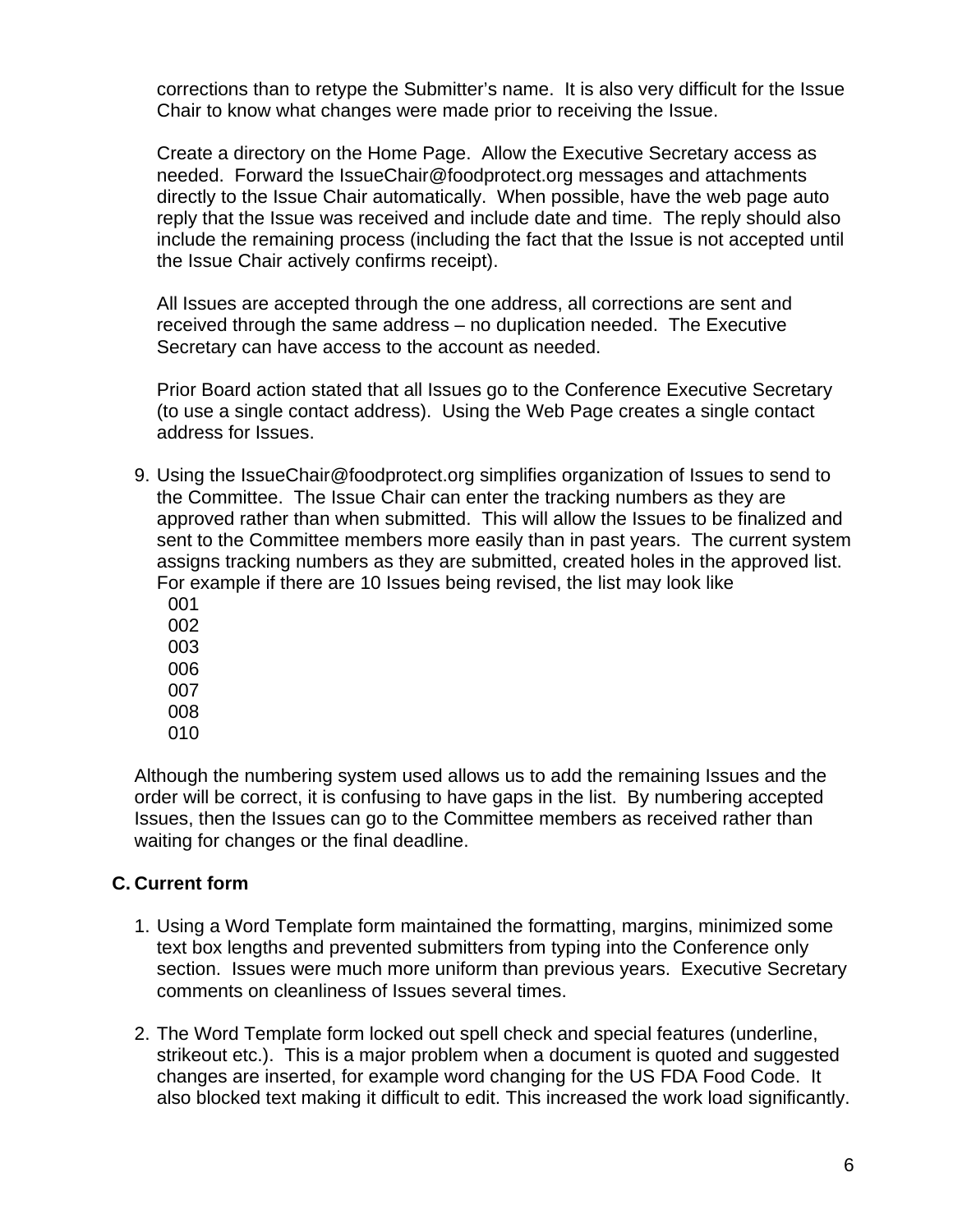It may also make Council I discussion more difficult – strikeouts allow the Council to easily see the original and recommended changes simultaneously.

- 3. Many submitters complained about the process. Some even commented that they did not follow the instructions (spell check prior to copying into the form) because it was more work and they knew we would do it anyway.
- 4. Unlocking the text prior to submitting for corrections did not help significantly spell check highlighted phrases not words. For example, misspelling a single word may have highlighted a full phrase. When a correction was made the entire phrase was deleted and reinserted. In the template the sentence would look like *Unlocing the text did not help significantly Unlocking the text did not help significantly*. Further research is needed to see if Word 2003 has solved these problems.

Although the final results were to insert one letter it looked like a whole phrase was deleted. Some submitters reacted very negatively. Most submitters were frustrated that entire sentences were deleted. Through multiple correspondences they were able to understand the correction, but it was time consuming and labor extensive.

While working with the scribe trainer on the scribe versions, we discovered that unlocking the form to allow easier editing using Word 97 deleted text typed into text boxes. The blank Issue form and all submitted Issues were in locked format. When the document was unlocked and then locked, the text boxes were blank. This is probably what happened on one Issue that had one text box content missing on the CD and early postings.

5. Template formatting limited the ability to clean up the Issues, for example creating a one page document when there was only one line on the second page or creating a Print all document. This meant hand centering and that the proceedings versions will have to be edited by hand instead of just linked as planned.

Until I discovered an additional padlock on the text boxes, I was unable to use the mouse to highlight sections or strike out phrases as highlighted. (The locked text was highlighting entire sentences, paragraphs and phrases – not just words that were intended to be highlighted.) This function is critical to scribe efficiency.

This locking is a toggle – it locks the text boxes or the text outside the boxes. If the form is used as is, scribes will have to lock and unlock the boxes to enter text (Conference area versus text boxes). The Scribe trainer was working on removing text from the boxes as this report was written.

6. The document and full process needs to be simplified. We need to create one document that can be used through the entire process. In past years, the proceedings have taken large amounts of time to create. Scribe versions and proceedings were different documents from the Issues themselves – or at least severely edited versions.

If we create a simple form that can be edited to create the scribe version and use that version as the proceedings version, we can write a general format for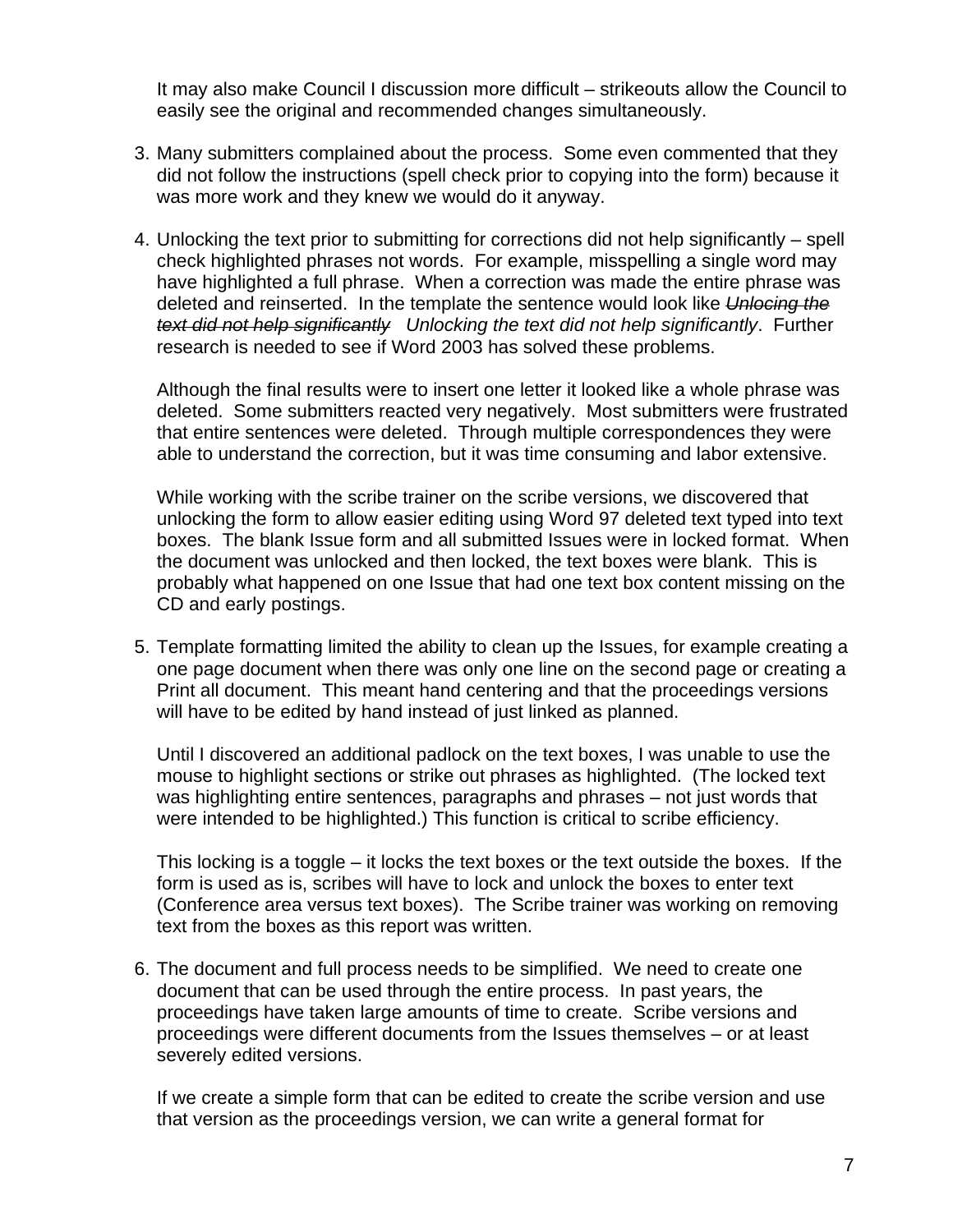description (update every two years) and link the final results. This should speed up the proceedings process significantly. Actually using Word to "link" the documents may also be possible rather than hand combining all the Issues. This would eliminate the need for two folders, linked documents and individual documents. We might be able to create one link document and use if for future conferences also – one linking form that can be used repeatedly.

The 2004 document versions were designed to begin this process but limitations within Word 2000 created significant problems and time consumption for the Issue Chair.

# **D. Recreate the instructions.**

- 1. Emphasize that formatting can not be changed.
- 2. Contact information must reflect the person submitting the Issue and the person to be contacted for a rapid response. Some people were out of touch for more than a week. If this is near the deadline, then the entire process is delayed. The timeline does not allow for delays.
- 3. More and lengthier attachments are being used. Some people are inserting references and information that should not be in the Issue itself. Limit the Issues to 2 pages. Explain the limitations on the text boxes. All other information can be in the attachments. Limit the attachments. Include information on referencing and attaching copyrighted documents.
- E. **Timeline.** The original timeline for the Conference is created by the Executive Secretary. The 2004 timeline was sent to Board members and posted on line. The Issue timeline is based on that time line. After an error was found on the original Conference timeline, the Issue Committee timeline was corrected. These changes caused some confusion within the Committee. (Corrections and explanations were sent.)
	- 1. The Conference needs a 2 year cycle timeline. This timeline can be general until a Conference date is finalized. For example 120 days prior – Mail to CFP member, state agencies and members. 75 days prior – Issue receipt deadline
	- 2. This timeline should be very detailed (Committee report deadlines to Council Chairs) a. There needs to be more specific guidelines for the calendar information. For example, is it working days or calendar days? If a date falls on a weekend or holiday do we shift plus or minus to allow Issue submission on a work day rather than a holiday. Moving one or two days for a few deadlines can shift the final deadline by more than a week (business days)
	- 3. More guidance for Committee and Council Chairs. One kind Chair wrote most of the committee Issues for the Council. This created a major workload during a critical time period (committee Issue assignment deadline, Committee report review). Council Chair, Conference Vice Chair, and Issue Chair responsibilities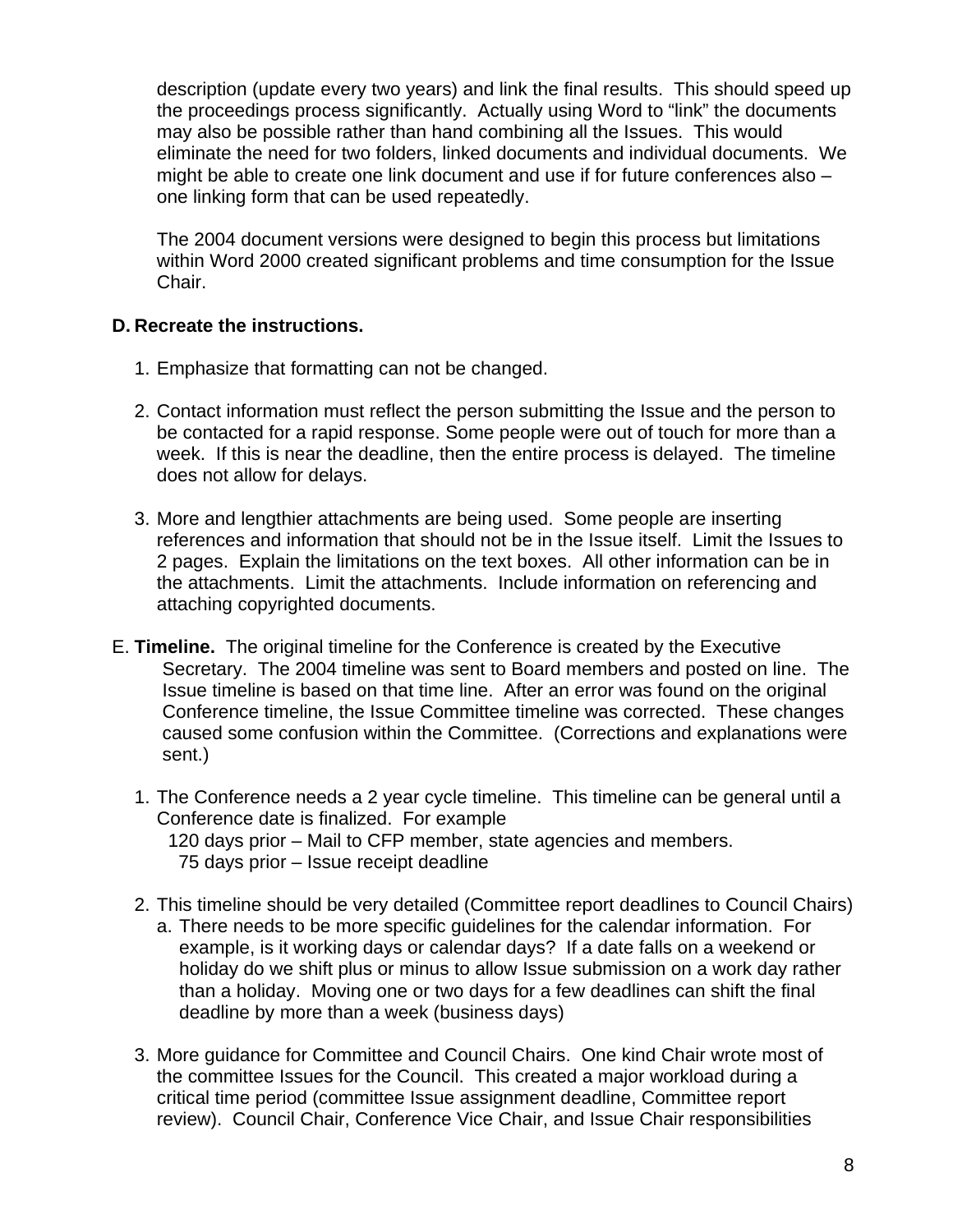have expanded over the past years. This information needs to be examined, organized, and captured in documents to help future participants. Verbal history is no longer adequate communication.

Conference Chairs, Vice Chairs, Board members, Committee and Council Chairs do not have an organized guidance document with timelines included. It is not well defined what they need to do and when the deadline occurs.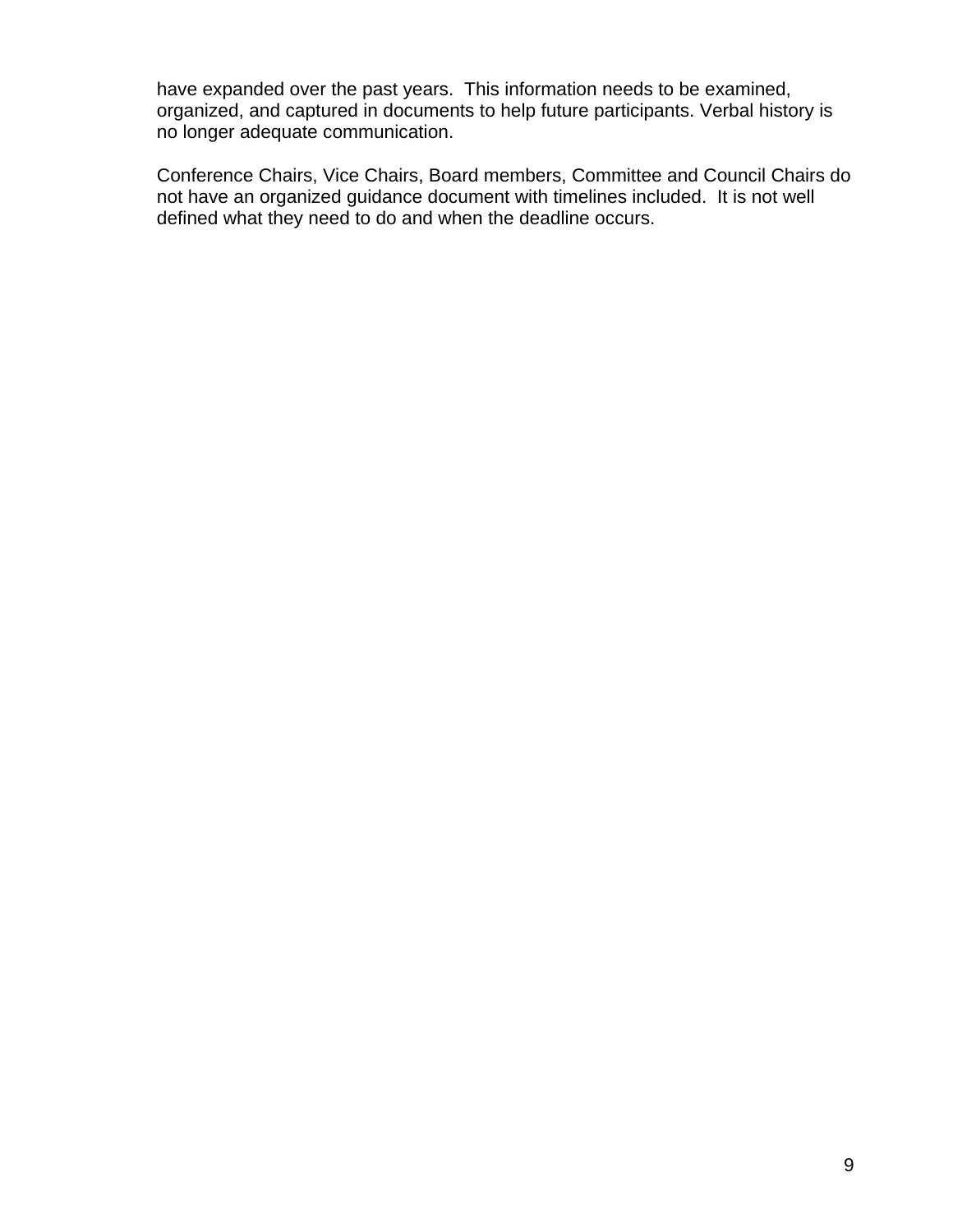### **ISSUE COMMITTEE MEMBERS:**

#### **Chair Council I**

Charles S. Otto III USPHS/CDC/VSP 4770 Buford Hwy NE/MS F16 Atlanta, GA 30341 770/488-3139 FAX/488-4127 cotto@cdc.gov

#### **Chair Council II**

Frank Ferko Rare Hospitality International, Inc. 8215 Roswell Road, Bldg. 600 Atlanta, GA 30350 770/206-5019 FAX/770-551-5409 fferko@loho.com

#### **Chair Council III**

Wayne Derstine, DVM FL Dept. of Ag & Consumer Svcs. 3125 Conner Blvd., Rm 289 Tallahassee, FL 32399-1650 850/488-3951 FAX 488-7806 derstiw@doacs.state.fl.us

#### **Consumer Representative**

Ms. Linda Golodner Natl Consumers League #1200 1701 K Street, NW Washington, DC 20006 1-202-835-3323 lindaG@NCLNET.ORG

#### **Industry Representative**

Charles McGuffey, CFSP Corp. QA Mgr, Field and Testing 7-Eleven, Inc. 2711 N. Haskell Ave. Tech Center Dallas, TX 75204 214 841 6844 FAX 214 841 6679 cmcguf01@7-11.com

#### **Industry Representative**

Mary Sandford Burger King Corporation 5505 Blue Lagoon Drive Miami, FL 33126 305/378-7917 FAX 305/378-3402 msandford@whopper.com

#### **Regulatory Representative**

Michael J. Diskin MPH, RS, CFSP Asst Chief, Food Safety Program Allegheny County Health Dept 3901 Penn Avenue Pittsburgh, PA 15224-1318 412-578-7937 Fax: 412-578-8190 Email: mdiskin@achd.net

#### **Issue Chair**

Marsha Robbins HACCPplus.com 1245 W. Ruth Ave Phoenix, AZ 85021-4446 602-395-9164 FAX 623 388 9007  $Marsha@HACCP$ plus.com

# **Alternates**

**Vice Chair Council I**  Frank Yiannas Walt Disney World Company P.O. Box 10000 Lake Buena Vista, FL 32830 407/397-6060 FAX397-6630 frank.yiannas@disney.com

# **Vice Chair Council II**

Vicki Everly, REHS Senior Training and Resource Specialist County of Santa Clara, DEH 1555 Berger Drive, Suite 300 San Jose CA 95112-2716 408-918-3490 fax 408-258-5891 vicki.everly@deh.co.scl.ca.us

# **Vice Chair Council III**

Larry Kohl Giant Food Stores 1149 Harrisburg Pike Carlisle, PA 17013 717/240-7577 FAX/960-1908  $I$ kohl@aholdusa.com